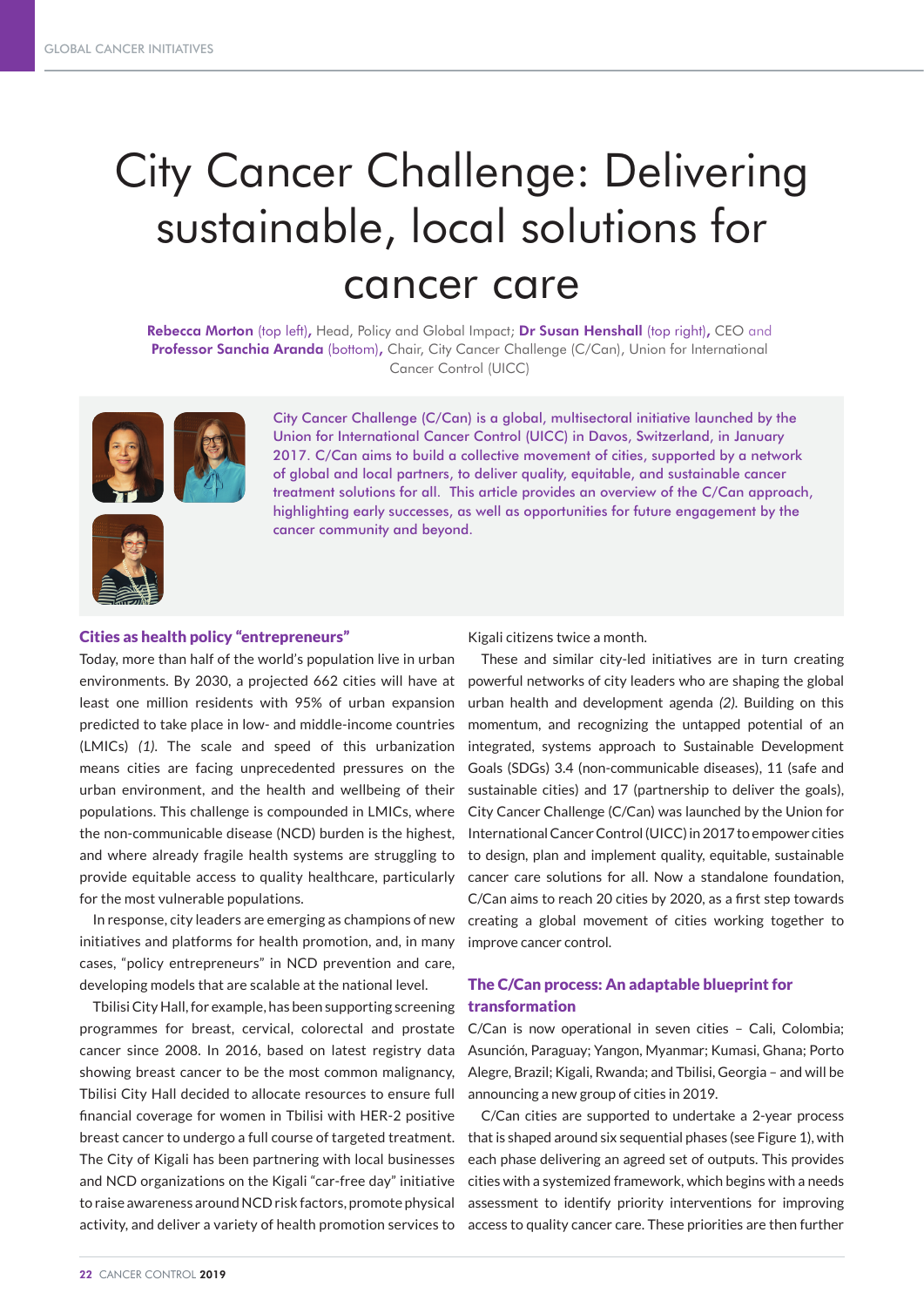

refined and translated into concrete plans for implementation, which the city leads.

#### *Stakeholder engagement: The power of partnerships*

Once a city formally joins C/Can *(3)* the first step is to map and engage all appropriate stakeholders in the C/Can process, including city leadership, regional/national government, cancer care providers and decision-makers in both the public and private sectors. This results in the establishment of a multisectoral C/Can City Executive Committee - the main decision-making body throughout the process, responsible for the setting of priorities, the approval of city plans and activities, and the oversight of implementation activities. Representation from key actors in the local, regional and national health system, including the national and regional ministries of health who most often administer the delivery of cancer care services in each city is critical. Whilst C/Can is leveraging cities as a key non-state actor in a health systems response, it is important that this response is integrated and coordinated across local, national and international levels.

#### *Needs assessment: Understanding the unique the city context*

A key component of the C/Can approach is to empower local city leaders to define their own needs and craft solutions that reflect an understanding of the unique local context. During this phase of the process, data are collected using C/Can's City Needs Assessment Questionnaire with the aim of providing in-depth information on the current state of delivery of cancer treatment and care services in a city. Developed in 2017 by a global multidisciplinary team of experts and partners *(4)*, the questionnaire is designed to obtain critical operational and administrative data from the principal institutions that provide cancer care services in the city, covering core diagnostic and clinical services, as well as the management and quality of these services. The questions also address the extent to which patients are placed at the centre of care by assessing community access and integration of care within the city, considering the perspective of institutions, civil society and patients.

The data collection process is coordinated by a group of between 20 and 25 local technical experts who each convene refined and structured into a set of high-level objectives

# ASUNCIÓN'S CITY EXECUTIVE COMMITTEE ADVANCES A NATIONAL CANCER LAW

In October 2018, the Paraguayan senate unanimously approved a National Cancer Law recognizing access to cancer prevention, treatment and care as a right, and establishing a National Programme for Cancer Control. The government has since allocated US\$ 50 million for implementation in Year 1, with an additional US\$ 100 million under discussion for Year 2.

The process to develop the law and garner support was spearheaded in May 2017 by the multisectoral City Executive Committee established as part of the C/Can process in Asunción. The city needs assessment highlighted the highly fragmented nature of the local health system which had resulted in a lack of inter-institutional coordination, inequality and high cost of cancer care. These findings prompted the Committee to prioritize a review of the legal framework in Paraguay and the drafting of a new cancer law.

working groups comprised of topic experts in each area in the questionnaire (e.g., palliative and supportive care) with different expertise and professional profiles (e.g., treating physicians, nurses, pharmacists, social workers, technicians, psychologists, administrators) from participating institutions. This group of technical experts is also tasked with consolidating city-wide data in their respective fields to produce a short Diagnostic Report summarising findings and recommending priority areas for action.

This city-wide analysis is now complete in the first four C/Can cities (Asuncion, Cali, Kumasi and, Yangon) with data

**progress** C/CAN **PROGRESS** CITIES ENGAGED HEALTHCARE<br>PROFESSIONALS<br>PARTICIPATING .<br>PATIENTS<br>PARTICIPATING **PARTICIPATING**<br>INSTITUTIONS OUTPUTS

**Figure 2: Snapshot of C/Can** 

contributed from over 90 institutions, 800 health professionals and 650 patients, across 1,100 data points (see Figure 2).

## Planning and technical analysis: Data-driven decision-making

During these phases of the process, city needs are further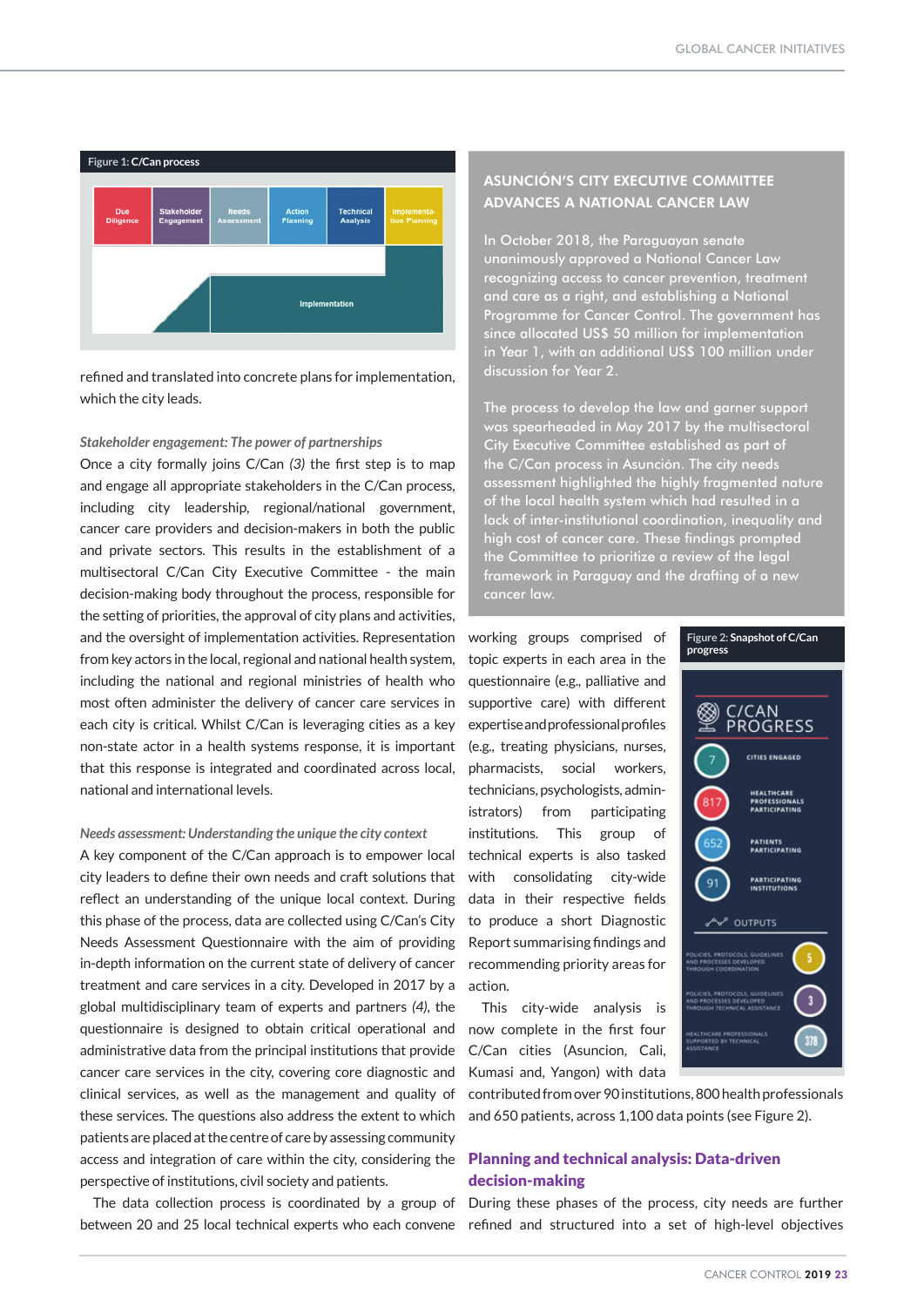with activities, which are further refined and validated. City stakeholders then commit to conduct an in-depth technical assessment to provide robust and validated data on each of the major topic areas to inform project planning. This is considered critical to ensure that city activity plans are data-driven and that all partners and stakeholders, including international organizations and development agencies, can provide a targeted response to the needs.

#### *Implementation*

During this final phase, implementation moves ahead on a project basis, with clear definition of the institutions/persons responsible, resourcing needs activity timeline and timebound targets and metrics to measure progress and impact.

#### Addressing needs through technical assistance

Over 50 international public and private organizations have been mobilised as City Cancer Challenge partners to deliver technical assistance to the cities. This includes government agencies, international organizations (e.g., IAEA), professional associations and private companies. Partnerships with health professional associations (e.g., American Society for Clinical Pathology and the American Society of Clinical Oncology) are already creating opportunities to respond to some key common areas of need, for example, strengthening the quality of pathology services, and building capacity to deliver multidisciplinary cancer management through access to education and training opportunities. These early learnings with partners will be critical in developing a model of technical assistance that can be replicated and sustainably scaled to other cities.

#### *New collaborations driving change*

Through the C/Can needs assessment and prioritization process, several cancer care gaps that can be addressed through stronger collaboration and cooperation between key stakeholders without needing significant financial investment have been identified.

#### Looking ahead: Building a community of cities

Working with a small but diverse group of 20 cities over the next two years, C/Can aims to validate and refine a series of capacity-building tools, guidance documents and technical assistance packages to ensure they are meaningful and relevant in cities across different regions, income settings and cancer care contexts, and can support scale-up to a wide global community of cities. Lessons learned in the cities will also be used to explore the potential for both greater inter- and intraregional cooperation and collaboration with specific efforts being made to build networks and platforms that support knowledge exchange and peer-to-peer learning.

### A JOINT INDUSTRY RESPONSE TO SPECIFIC NEEDS IN CALI

In Cali, Colombia, for example, working via La Asociación de Laboratorios Farmacéuticos de Investigación y Desarrollo (AFIDRO), the pharmaceutical industry has agreed to join efforts .<br><u>and provide a collective response (funding and</u> technical assistance) to a set of specific priority needs. Work is currently underway to finalize this joint industry proposal for support. In addition, AFIDRO are financing a local expert to provide project planning and project management expertise to advance the planning of city projects in Cali.

## EARLY WINS IN KUMASI AND CALI THROUGH THE C/CAN PROCESS

In Kumasi, for example, bringing together the city, traditional leaders and the teaching hospital through the C/Can process has resulted in a decision from the city to allocate an unused state building to house the cancer registry and provide a local office space for C/ Can activities.

In Cali, Colombia, one of the key gaps identified through the needs assessment was the urgent need to increase the number of regular blood donors. Blood banks across the city are working together with the departmental and municipal government to review current public policy around blood donation and to explore coordinated strategies to increase voluntary donation.

Underpinning this effort is an evidence-based approach to monitoring, evaluation and learning (MEL) that will be critical to creating a solid foundation for long-term planning, implementation and ensuring sustainable results. C/Can's MEL framework includes a comprehensive set of metrics designed to track progress and impact at city and global levels, as well as mechanisms to feed lessons learned into adaptative, iterative planning for city and global activities.

#### *Ensuring city "readiness" to join C/Can*

One of the critical learnings from the first C/Can cities is that there are a number of common drivers for success in the C/Can process. These have been captured and used to develop a set of "readiness criteria" for cities considering engagement in C/ Can. These include:

- $\bullet$  political commitment to improved cancer control at city, regional and national level;
- $\bullet$  the existence of local champions for improved cancer care;
- $\bullet$  robust and coordinated civil society;